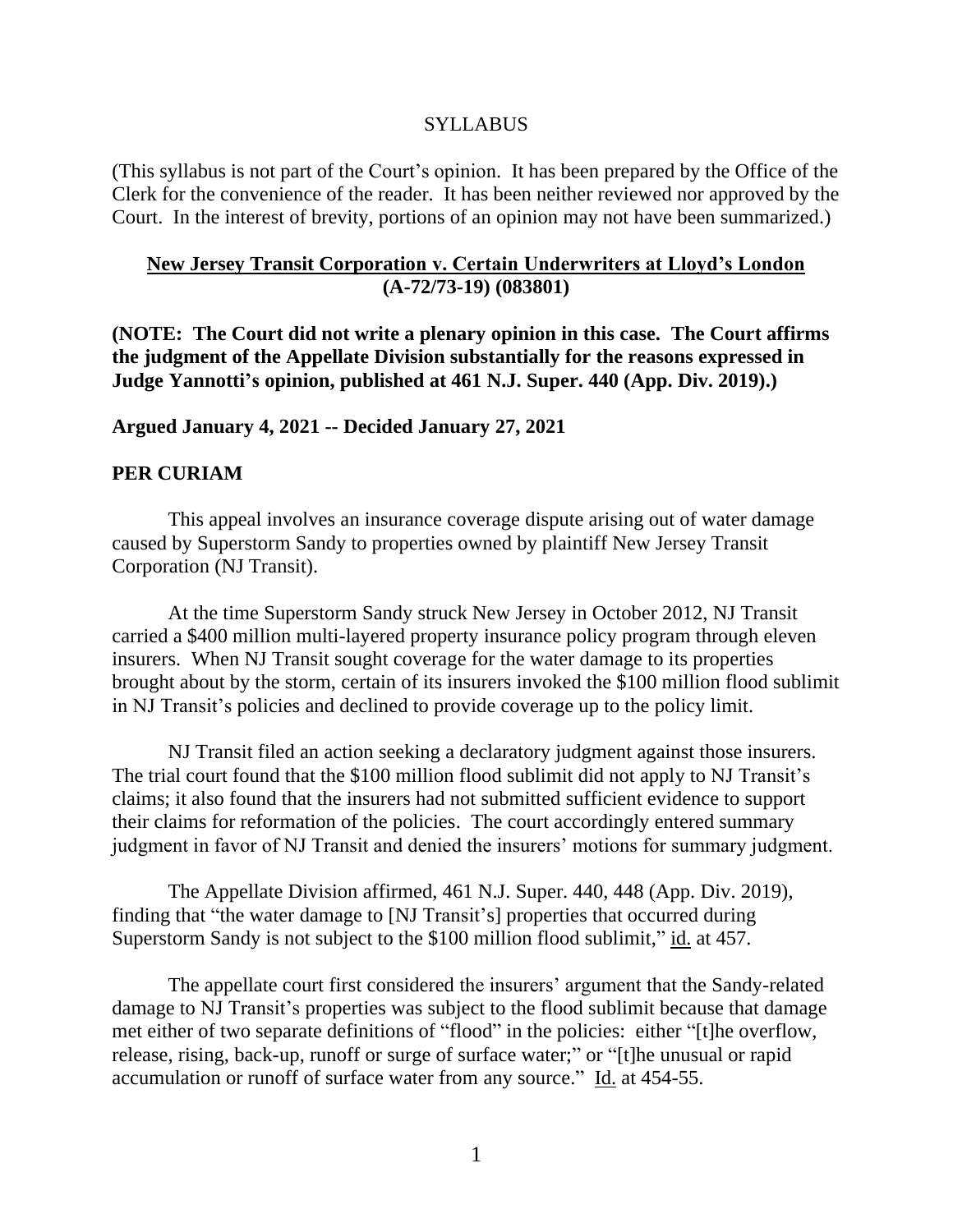The court noted that the policies at issue also contain separate definitions for a "named windstorm." Id. at 455. Specifically, the policies of most of the defendant insurers separately define "named windstorm" to include "wind driven water, storm surge and flood associated with, or which occurs in conjunction" with a "named windstorm." Ibid. And the policy of defendant Torus Specialty Insurance (Torus) defines "named windstorm" as the "direct action of wind including storm surge when such wind/storm surge is associated with or occurs in conjunction with" a named windstorm. Ibid.

The Appellate Division reasoned as follows:

The policies do not define "flood" to include "storm surge" and "wind driven water" associated with such a "named windstorm." Although the definition of "flood" includes "surge," the definition of "named windstorm" more specifically encompasses the wind driven water or storm surge associated with a "named windstorm." Where, as here, two provisions of an insurance policy address the same subject, the more specific provision controls over the more general.

Furthermore, if the parties had intended that damage from a "storm surge" would be subject to the flood sublimit, the policies would have stated so in plain language. Moreover, if the term "flood" already included damage from a "storm surge" associated with a "named windstorm," as defendants claim, there would have been no need for the parties to include the "named windstorm" provision in the policies.

[Ibid. (citation omitted).]

The appellate court also rejected a number of the defendant insurers' arguments based on the language of the policies. Id. at 455-57.

First, the court disagreed that the Occurrence Limit of Liability Endorsement (OLLE) in the policies combines all windstorm, flood, and other perils in a single event or "occurrence" for purposes of applying the flood sublimit. Id. at 449-50, 455. The court noted that the OLLE "does not address whether the Sandy-related damage to [NJ Transit's] properties was damage 'caused by flood' or damage resulting from a 'named windstorm," nor does it "expressly provide that damage caused by a 'flood' and damage from a 'named windstorm' are to be treated as a single event or 'occurrence' for purposes of applying the flood sublimit." Id. at 455-56.

The court also rejected the insurers' argument that, for the flood sublimit not to apply here, the policies would have needed to contain a specific provision removing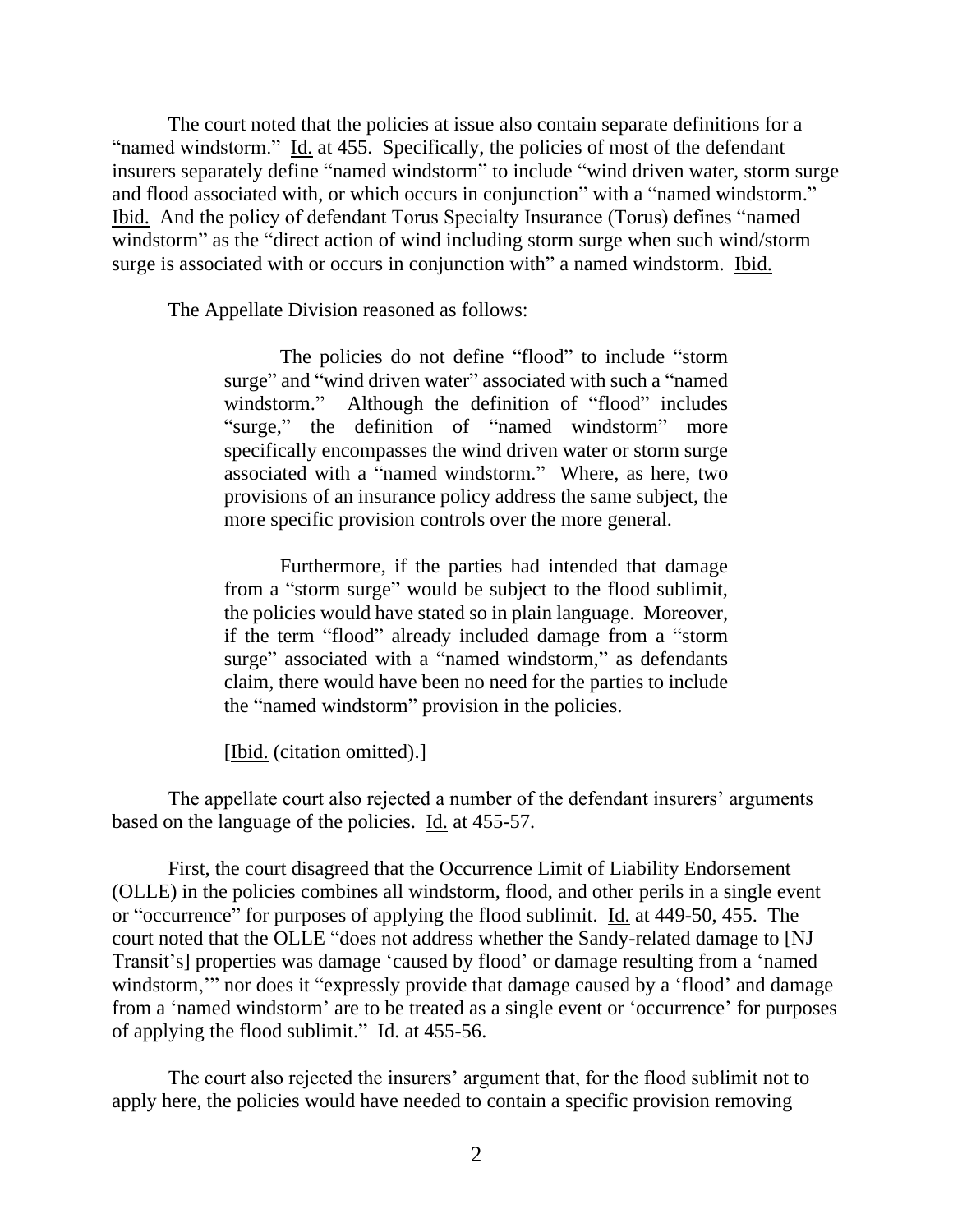"storm surge" from the definition of "flood" or stating that the flood sublimit does not apply to the inundation of property associated with a "named windstorm." Id. at 456. The court determined "that the relevant provisions of the policies are sufficiently clear and establish that water damage associated with a 'named windstorm' does not come within the definition of 'flood' and is not subject to the flood sublimit." Ibid.

Finally, the court rejected the argument that the parties never intended that the "named windstorm" provision would remove water damage associated with a "named windstorm" from the flood sublimit. Ibid. The court found instead that "[t]he plain language of the policies indicates that the purpose of the 'named windstorm' definition was to differentiate between the inundation caused by a 'surge' of water, which may have no relationship to a storm, and the inundation resulting from a 'storm surge,' which the policies define as wind driven water associated with a 'named windstorm.'" Id. at 457.

After reaching its decision based on the plain language of the insurance policies, the Appellate Division explained that a decision by the United States Court of Appeals for the Fifth Circuit supports its interpretation of the policies and that the defendant insurers' reliance on two other cases was misplaced. Id. at 457-60.

The court then expressed agreement with NJ Transit's argument that it was entitled to coverage under New Jersey's efficient proximate cause test, which is sometimes referred to as Appleman's Rule. Id. at 460-63. In reaching that determination, the court rejected, among other arguments, certain defendant insurers' reliance on a case that "dealt with the application of contra proferentem" and did "not address the efficient proximate cause doctrine." Id. at 462.

After next rejecting the defendant insurers' arguments that the trial court should have considered extrinsic evidence, id. at 463-64, the Appellate Division explained why it was not persuaded by Torus's reformation claim, id. at 464-67.

The Court granted the petitions for certification filed by the defendant insurers. 242 N.J. 497 (2020); 242 N.J. 504 (2020).

**HELD:** The Court affirms the judgment of the Appellate Division substantially for the reasons expressed in Judge Yannotti's thoughtful opinion. The Court relies principally on the Appellate Division's analysis of the plain language of the relevant insurance policies. 461 N.J. Super. at 454-57. The Court does not rely on the discussion of Appleman's Rule or the doctrine of contra proferentem. See id. at 460-63.

## **AFFIRMED**.

## **CHIEF JUSTICE RABNER and JUSTICES LaVECCHIA, ALBIN, PATTERSON, FERNANDEZ-VINA, SOLOMON, and PIERRE-LOUIS join in this opinion.**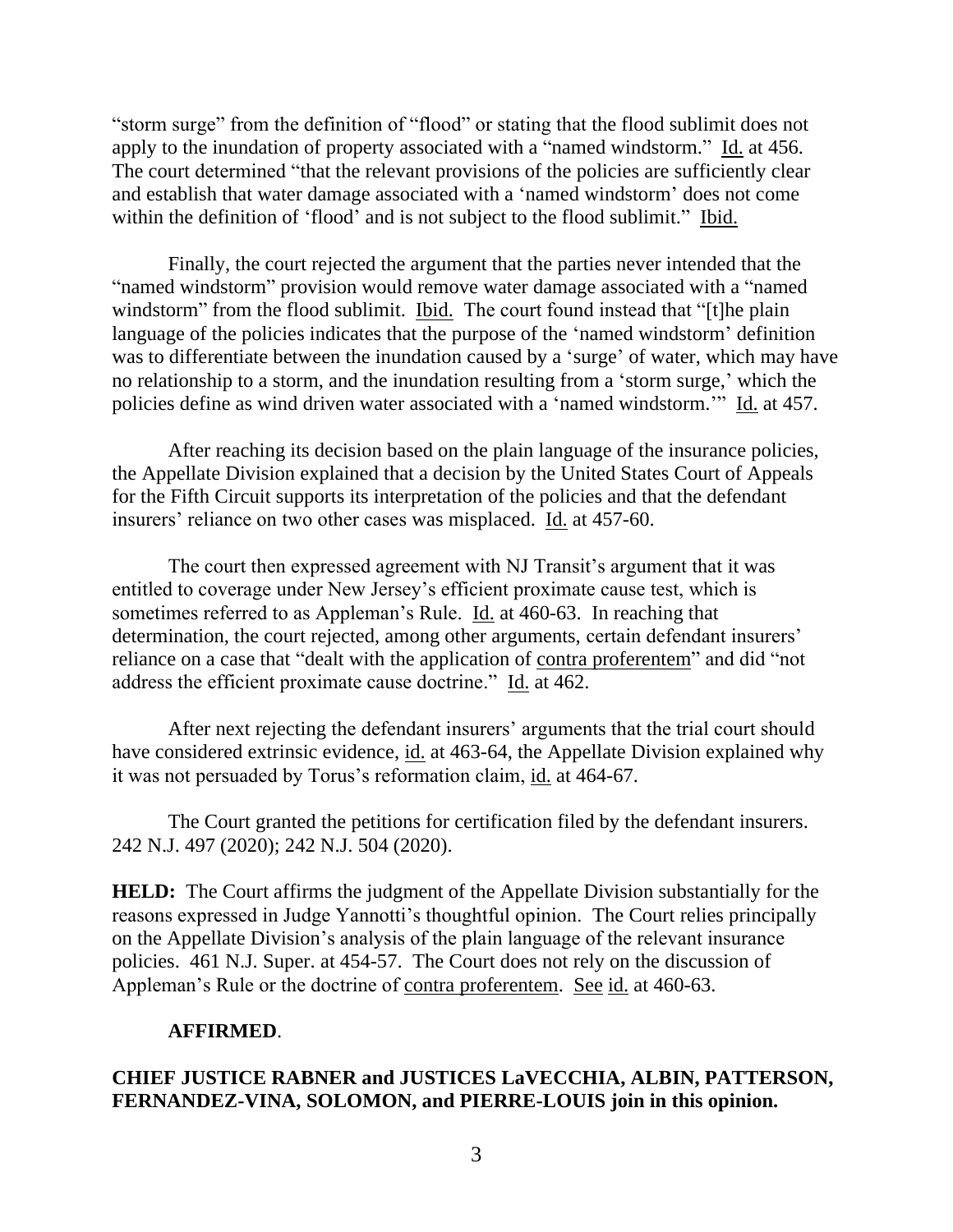# SUPREME COURT OF NEW JERSEY A-72/73 September Term 2019 083801

New Jersey Transit Corporation,

Plaintiff-Respondent,

v.

Certain Underwriters at Lloyd's London, Maiden Specialty Insurance Company, RSUI Indemnity Company, and Westport Insurance Corporation,

Defendants-Appellants,

and

Torus Specialty Insurance Company,

Defendant-Appellant,

and

Hudson Specialty Insurance Company and Ironshore Specialty Insurance Company,

Defendants.

On certification to the Superior Court, Appellate Division, whose opinion is reported at 461 N.J. Super. 440 (App. Div. 2019).

| Argued                 | Decided          |  |
|------------------------|------------------|--|
| <b>January 4, 2021</b> | January 27, 2021 |  |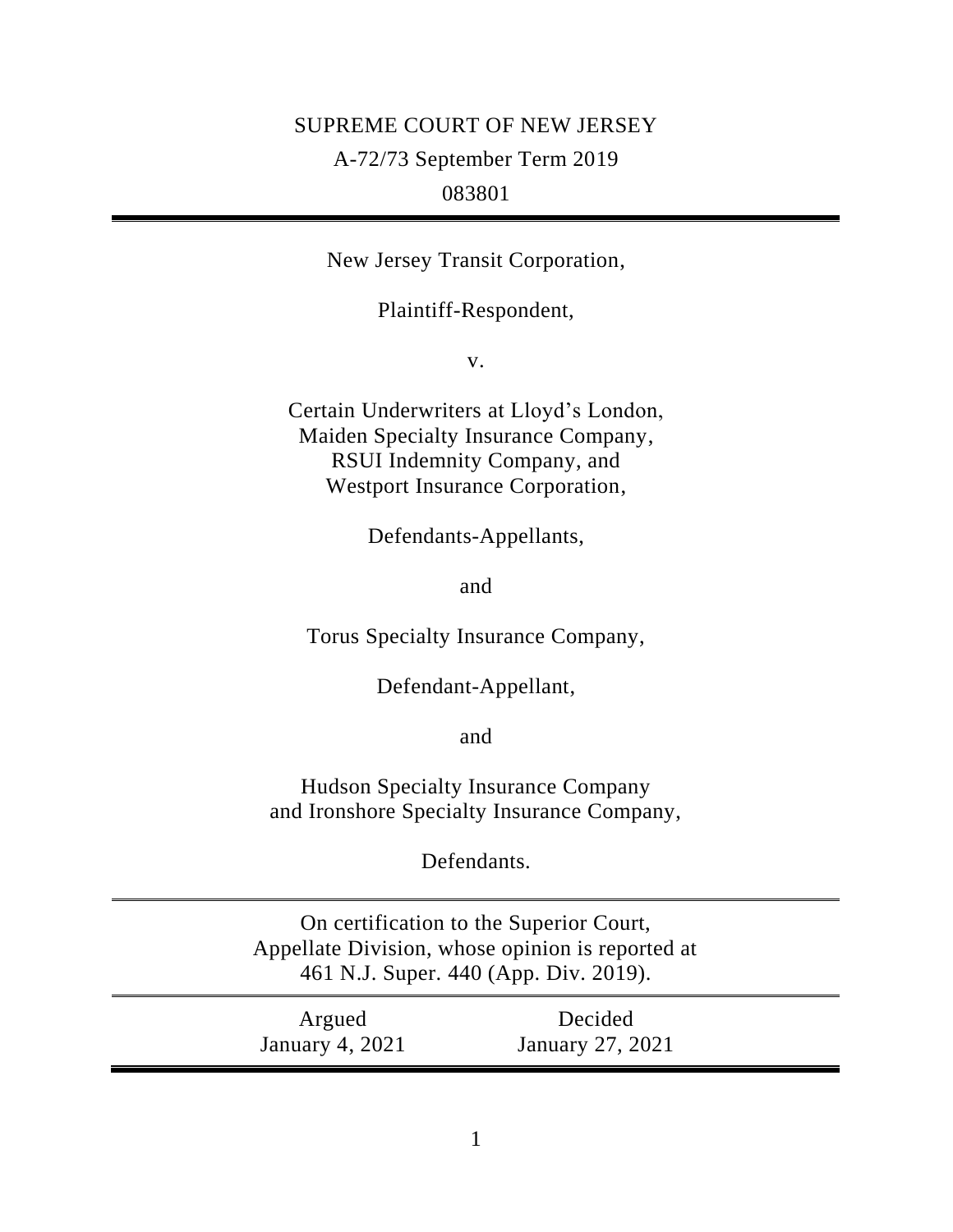Shawn L. Kelly and Michael J. Smith argued the cause for appellant StarStone Specialty Insurance Company, f/k/a Torus Specialty Insurance Company (Dentons US and Stewart Smith, attorneys; Shawn L. Kelly, Jonathan D. Henry, Erika M. Lopes-McLeman, Michael J. Smith, and Bryan W. Petrilla, on the briefs).

Robert W. Fisher, a member of the Georgia bar, admitted pro hac vice, argued the cause for appellants RSUI Indemnity Company and Westport Insurance Corporation (Clyde & Co US, attorneys; Kevin M. Haas, Robert W. Fisher, Taylor L. Davis, a member of the Georgia bar, admitted pro hac vice, and James M. Bauer, a member of the Georgia bar, admitted pro hac vice, on the briefs).

Kenneth H. Frenchman, a member of the New York bar, admitted pro hac vice, argued the cause for respondent (Cohen Ziffer Frenchman & McKenna, attorneys; Robin L. Cohen, Kenneth H. Frenchman, Marc T. Ladd, a member of the New York bar, admitted pro hac vice, and Alexander M. Sugzda, a member of the New York bar, admitted pro hac vice, on the brief).

## PER CURIAM

We affirm the judgment of the Appellate Division substantially for the reasons expressed in Judge Yannotti's thoughtful opinion. See N.J. Transit Corp. v. Certain Underwriters at Lloyd's London, 461 N.J. Super. 440 (App. Div. 2019). We rely principally on the court's analysis of the plain language of the relevant insurance policies. See id. at 454-57. We do not rely on the discussion of Appleman's Rule or the doctrine of contra proferentem. See id. at 460-63.